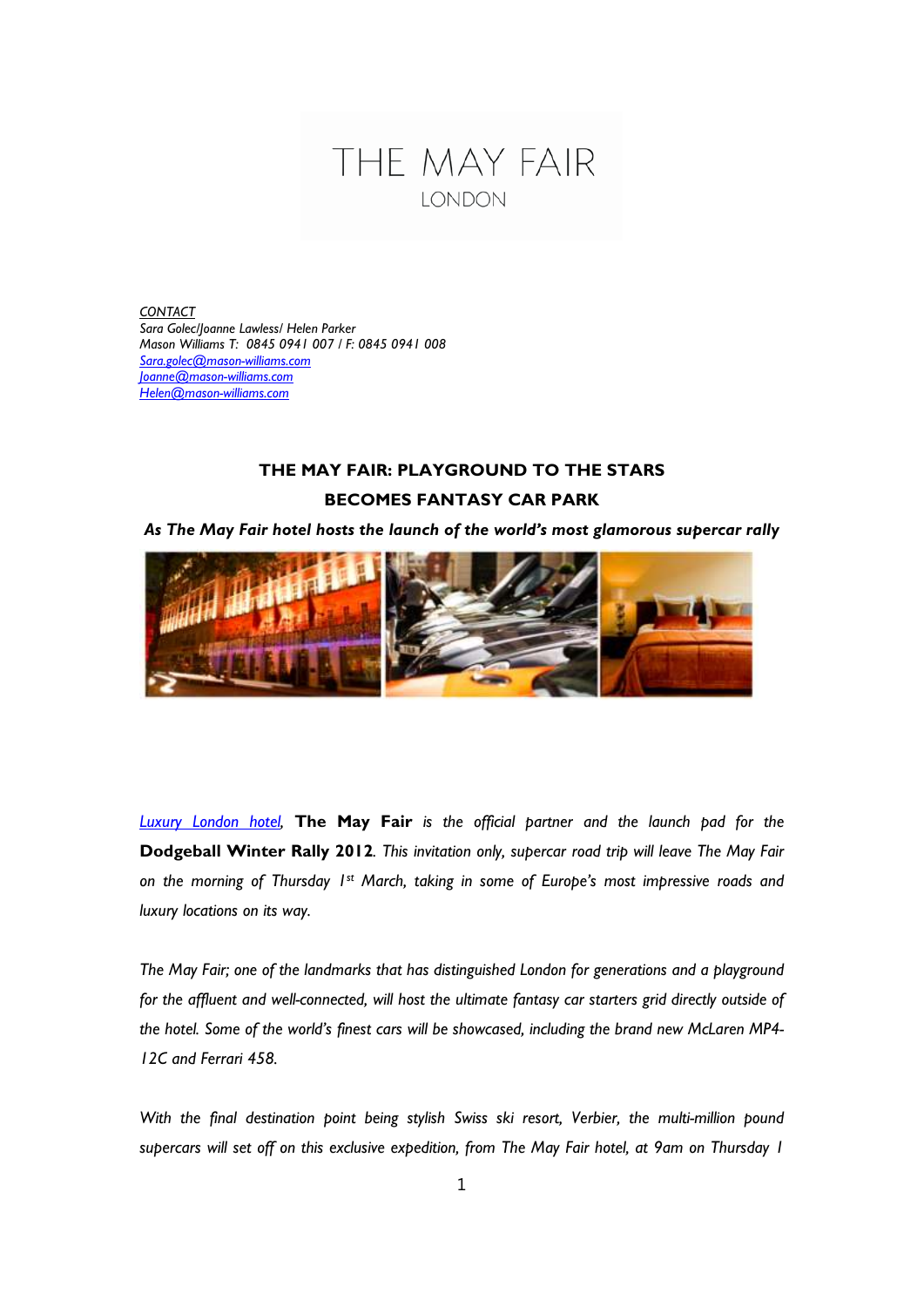*March. Onwards to Pontoise, just outside Paris, to test fly fighter jets at the Pontoise private jet airport. The next day the group will head south to the Magny Cours Formula One circuit, where they will race the cars around the tracks, then on to a sleepy chateaux in Burgundy. The final day and it's off to the mountains of Switzerland. On the way they will stop at a luxury watch factory in Loiseau to see the world's most expensive watch being handmade, before revving off to the rally finish line in Verbier, where they will celebrate with a lavish party at the top of a mountain.*

*Said founder of Dodgeball Rally and CEO at GP Management, Jonny Dodge, "We're looking forward to seeing this amazing line up in the heart of Mayfair, and to announce our partnership with The May Fair Hotel, I think it's fits very well with our brand. If it's happening in London, it's happening at The May Fair!"*

*The May Fair's General Manager, Anthony Lee commented "We've long been associated with high profile events, across the music, fashion and film industries - but we're really looking forward to supporting the 2012 Dodgeball Winter Rally and providing a showcase for the stunning cars, which will be arriving at the hotel ready for the tour. It's also a wonderful opportunity for the public to witness such a rare collection of cars in central London."*

*The Dodgeball Winter Rally cars will arrive on the evening of Wednesday 29 February and depart on Thursday 1st March at 9am. For more information visit www.themayfairhotel.co.uk*

*- ENDS -*

## *NOTES TO EDITORS:*

## **PHOTOCALL: Thursday 1st March at 8.30am INTERVIEW OPPORTUNITY: With May Fair spokesperson and/or Jonny Dodge PRESS REVIEWS/PLACES AVAILABLE UPON REQUEST**

- *Situated in the heart of the Mayfair village, the May Fair Hotel (www.themayfairhotel.co.uk) has been a by-word for elegance and style since it was opened by King George V. Once owned by the filmmaking Danziger Brothers, it is the official hotel of London Fashion Week (5th year running) and the official hotel of the 55th BFI London Film Festival, in partnership with American Express (4th year running). It has been recognised as being "the Best Hotel Bar in London" (Evening Standard) and awarded Cool Brands status in 2010 and 2011 (2nd year running).*
- *Quince's menu is heavily inspired by Rowe's award-winning cookbook "Purple Citrus & Sweet Perfume". Her latest book is Orient Express released 3rd May 2011*
- *Silvena was the food consultant on David Cronenberg's 2007 film Eastern Promises, starring Viggo Mortensen*
- *Silvena Rowe makes regular appearances on television including BBC Saturday Kitchen and ITV This Morning. She has appeared as a judge and mentor on BBC Young Chef of the Year.*